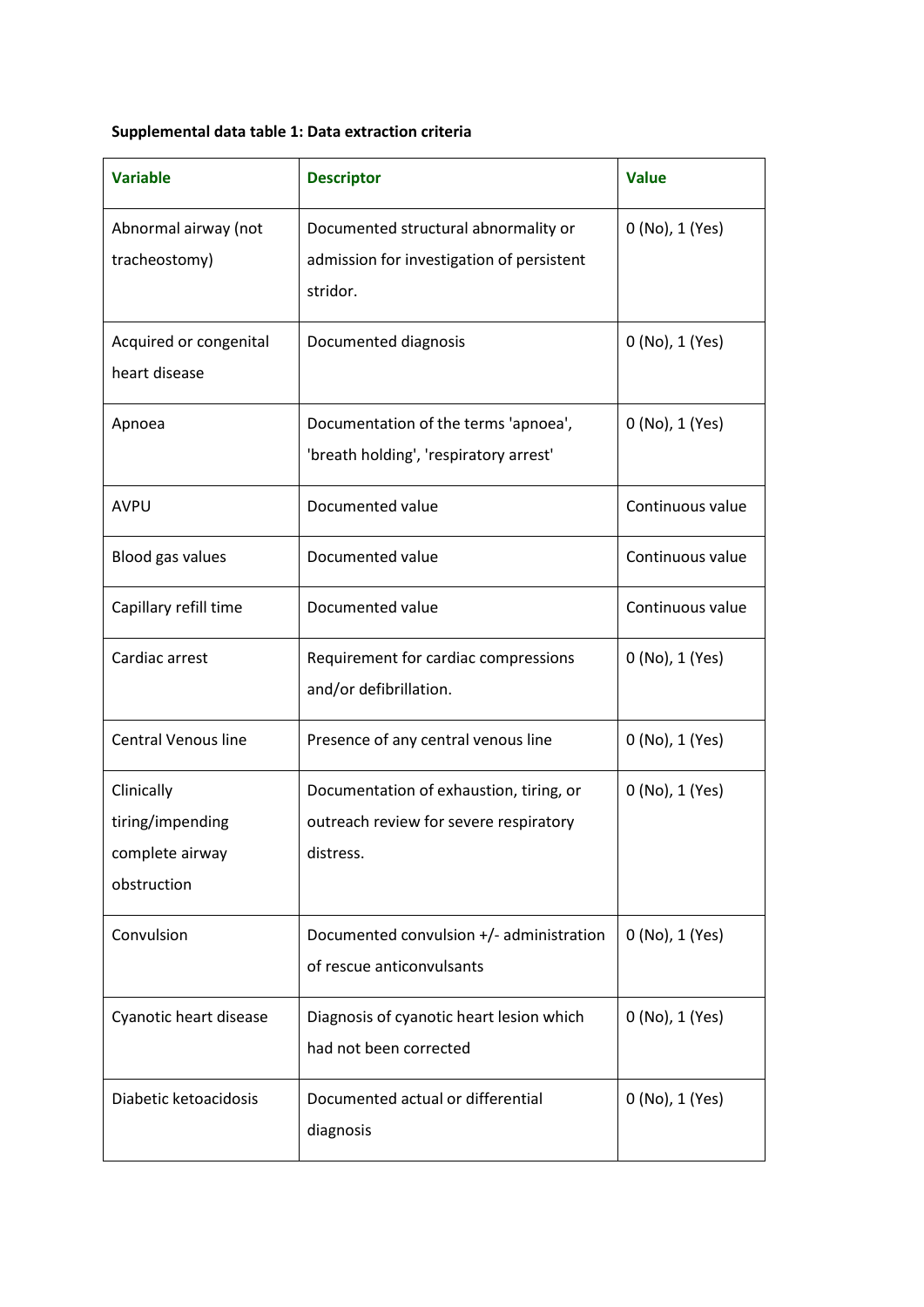| <b>Variable</b>             | <b>Descriptor</b>                                                                               | <b>Value</b>     |
|-----------------------------|-------------------------------------------------------------------------------------------------|------------------|
| Gastrostomy                 | Excludes oro- or naso-gastric tube                                                              | 0 (No), 1 (Yes)  |
| Heart rate                  | Documented value                                                                                | Continuous value |
| Home oxygen                 | Evidence of home oxygen therapy<br>immediately before admission                                 | 0 (No), 1 (Yes)  |
| Hyperkalaemia>6.0           | Documented potassium value of greater<br>than 6                                                 | 0 (No), 1 (Yes)  |
| Long term ventilation       | Diagnosis of long term ventilation/CPAP or<br>admission to LTV ward                             | 0 (No), 1 (Yes)  |
| <b>Medication sub-score</b> | Number of prescribed medications, not<br>individual doses                                       | Continuous value |
| Meningococcus               | Documented actual or differential<br>diagnosis of meningococcus or presence of<br>purpuric rash | 0 (No), 1 (Yes)  |
| Nebulised adrenaline        | Administration of adrenaline nebuliser                                                          | 0 (No), 1 (Yes)  |
| <b>Nebulisers</b>           | Documentary evidence of continuous<br>nebulisers or greater than 3 nebulisers in 1<br>hour      | 0 (No), 1 (Yes)  |
| Number of specialities      | Documentary evidence of review by<br>differing speciality during data extraction<br>period.     | 0 (No), 1 (Yes)  |
| Oxygen therapy              | Documented value as fraction of inspired<br>oxygen or percentage                                | Continuous value |
| Oxygen saturation           | Documented value                                                                                | Continuous value |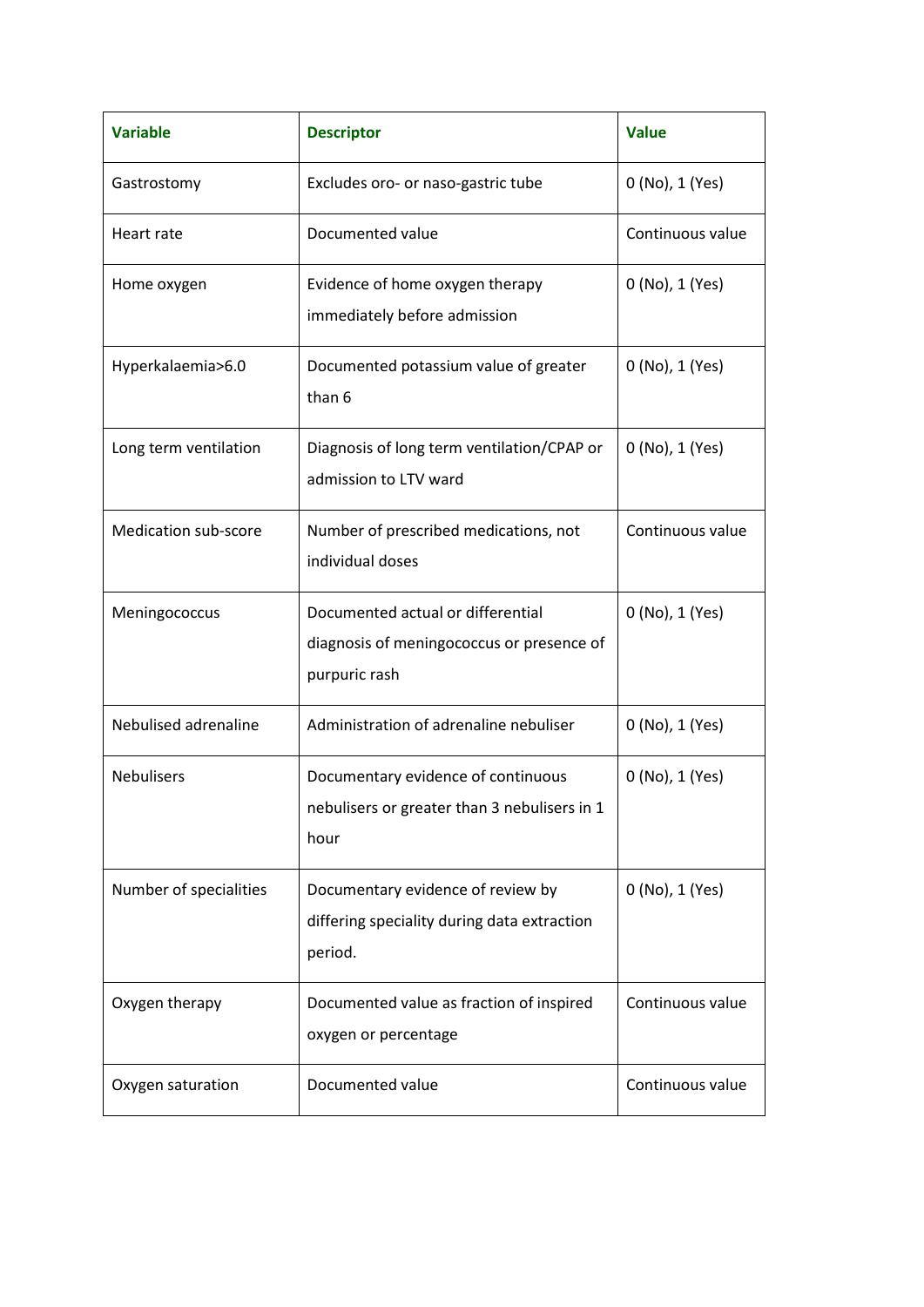| <b>Variable</b>                                        | <b>Descriptor</b>                                                                                                                        | <b>Value</b>                                 |
|--------------------------------------------------------|------------------------------------------------------------------------------------------------------------------------------------------|----------------------------------------------|
| Parental concern                                       | Documentary evidence of parental<br>concern/anxiety/worry                                                                                | 0 (No), 1 (Yes)                              |
| Persistent vomiting post-<br>surgery                   | 3 or more vomits in the 4 hours post-<br>surgery                                                                                         | 0 (No), 1 (Yes)                              |
| Pre-transplant                                         | Evidence of presence on transplant list or<br>pre-transplant work-up                                                                     | 0 (No), 1 (Yes)                              |
| Pulses                                                 | Documentary evidence of poor peripheral<br>pulses                                                                                        | 0 (No), 1 (Yes)                              |
| Respiratory arrest                                     | Requirement for bag-value-mask or<br>intubation on the ward                                                                              | 0 (No), 1 (Yes)                              |
| Respiratory effort                                     | Documentary evidence of increased<br>respiratory effort classified according to<br>adapted WHO criteria [10]                             | Mild=1, Moderate<br>$=2,$<br>Severe/apnoea=3 |
| Respiratory rate                                       | Documented value                                                                                                                         | Continuous value                             |
| Severe cerebral palsy                                  | Documented diagnosis                                                                                                                     | 0 (No), 1 (Yes)                              |
| Severe developmental<br>delay, neuro<br>/neuromuscular | Documented diagnosis. Excludes mild<br>developmental delay.                                                                              | 0 (No), 1 (Yes)                              |
| Signs of shock                                         | Documentation of the terms 'shocked',<br>'mottled', 'poor perfusion',                                                                    | 0 (No), 1 (Yes)                              |
| Staff concern                                          | Documentary evidence of healthcare<br>professional concern/anxiety/worry, or<br>request to review by nurse in charge or<br>medical staff | 0 (No), 1 (Yes)                              |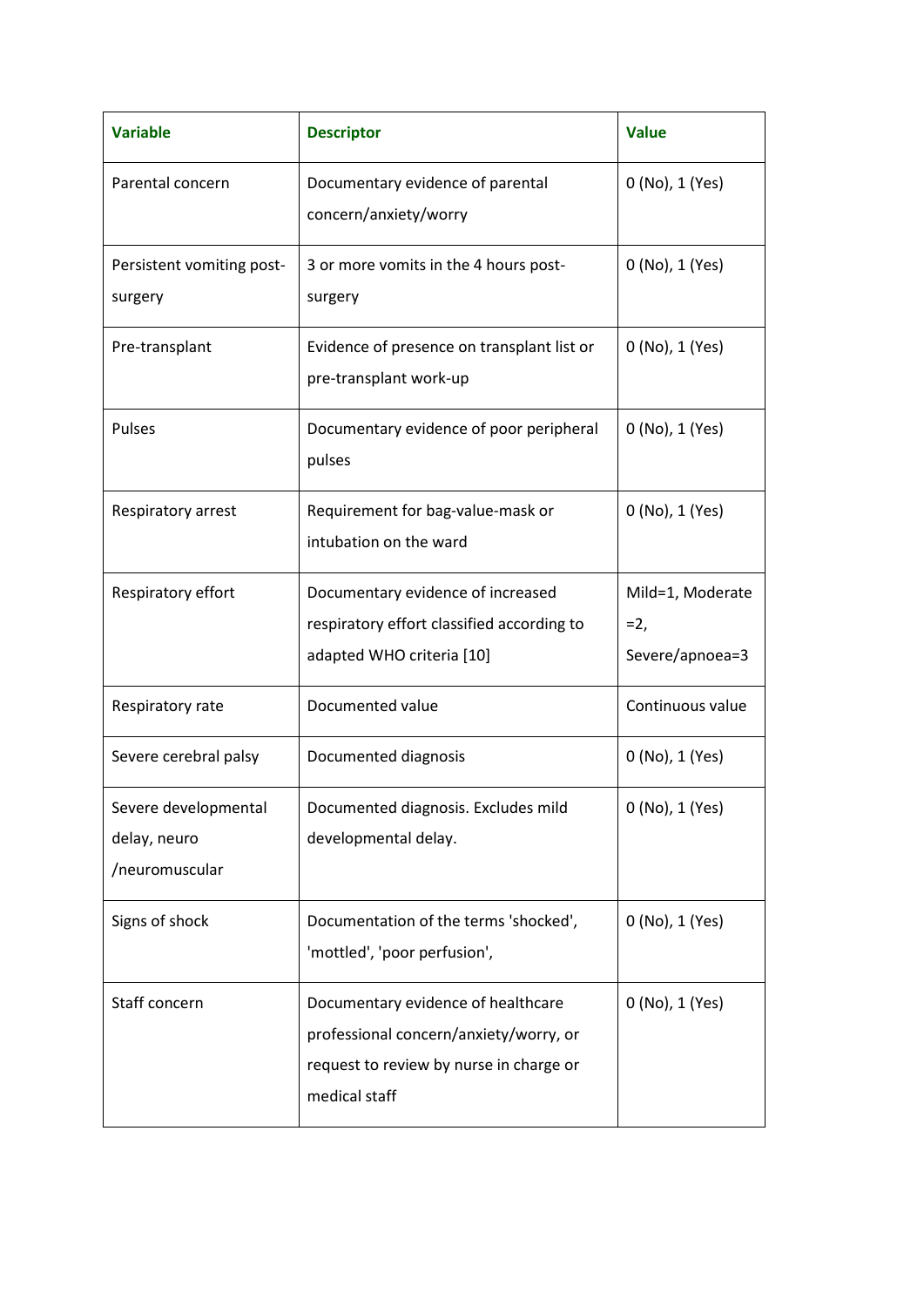| <b>Variable</b>         | <b>Descriptor</b>                                            | <b>Value</b>     |
|-------------------------|--------------------------------------------------------------|------------------|
| Stridor/airway threat   | Any documentation of stridor or<br>threatened airway         | 0 (No), 1 (Yes)  |
| Systolic blood pressure | Documented value                                             | Continuous value |
| Temperature             | Documented value                                             | Continuous value |
| Tracheostomy            | Presence of tracheostomy                                     | 0 (No), 1 (Yes)  |
| Transplant              | Any organ transplant, bone marrow or<br>stem cell transplant | 0 (No), 1 (Yes)  |
| Unresolved pain         | Persistent pain requiring referral to acute<br>pain service  | 0 (No), 1 (Yes)  |

If unclear, scored as 0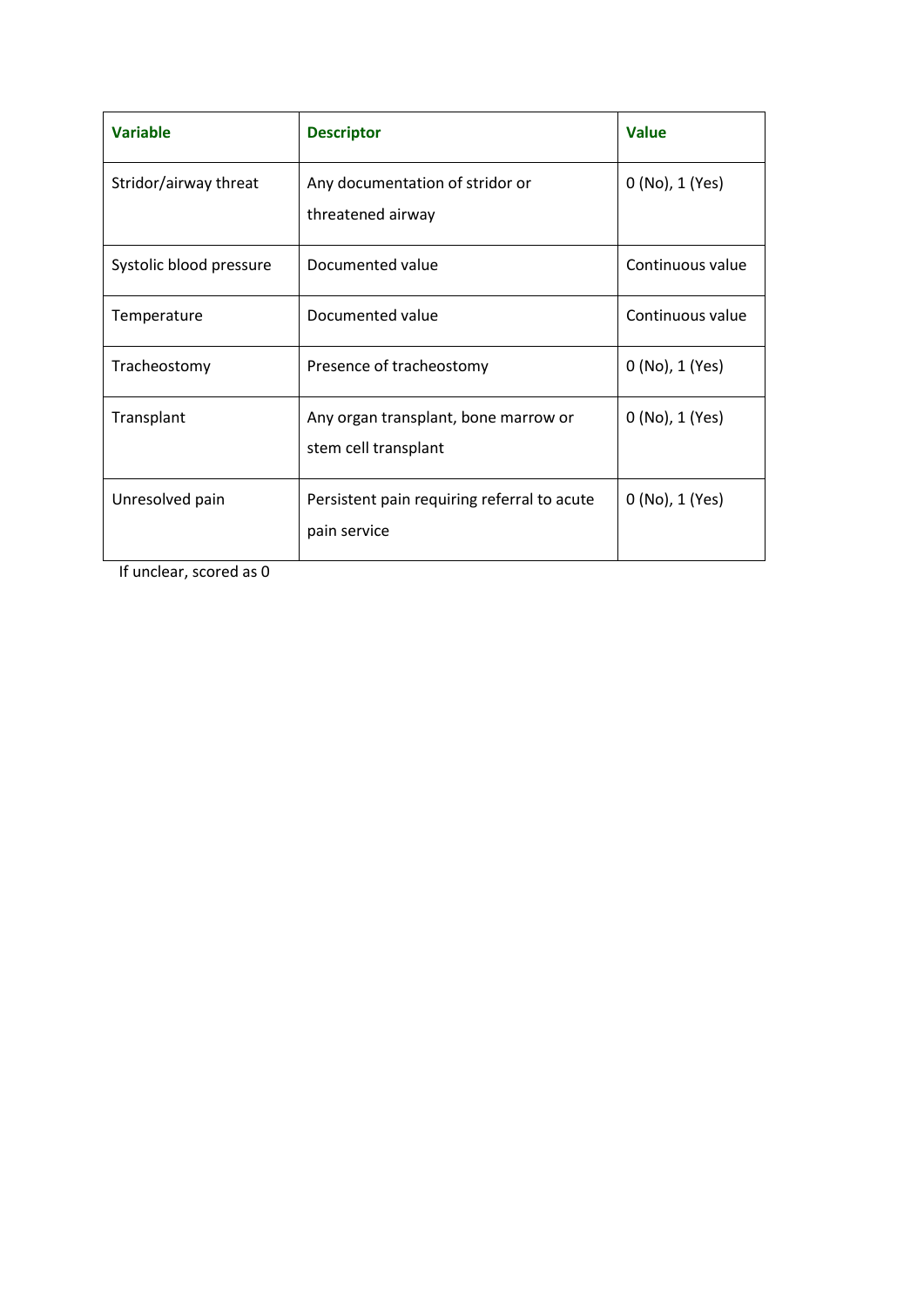Supplemental data table 2: Published age –ranges for each Paediatric Early Warning System and modifications of overlapping boundaries to facilitate comparative analysis

| Paediatric Early Warning System<br>Name, first citation | Published age ranges | Age-ranges used in the<br>comparative analysis |
|---------------------------------------------------------|----------------------|------------------------------------------------|
| Bedside PEWS[18]                                        | $0 - 3$ months       | $0 - 3$ months                                 |
|                                                         | $3 - 12$ months      | $3 - 12$ months                                |
|                                                         | 1-4 years            | 1-4 years                                      |
|                                                         | 4-12 years           | $>$ 4-12 years                                 |
|                                                         | >12 years            | >12 years                                      |
| Bristol PEW tool [19]                                   | <6 months            | <6 months                                      |
|                                                         | 6-12 months          | 6-12 months                                    |
|                                                         | 1-5 years            | $1 - 5 years$                                  |
|                                                         | 5-12 years           | 5-12 years                                     |
|                                                         | >12 years            | >12 years                                      |
| Cardiff and Vale PEWS [20]                              | <1 years             | <1 years                                       |
|                                                         | 1-2 years            | $1 - 2$ years                                  |
|                                                         | 2-5 years            | $2 - 5$ years                                  |
|                                                         | 5-12 years           | 5-12 years                                     |
|                                                         | >12 years            | >12 years                                      |
| Children's Early Warning System                         | <1 year              | <1 year                                        |
|                                                         | $1 - 4$ years        | $1 - 4$ years                                  |
|                                                         | 5-11 years           | 5-11 years                                     |
|                                                         | $\geq$ 12 years      | $\geq$ 12 years                                |
| Children's Early Warning Tool [21]                      | <1 years             | <1 years                                       |
|                                                         | 1-4 years            | 1-4 years                                      |
|                                                         | 5-11 years           | 5-11 years                                     |
|                                                         | >12 years            | $\geq$ 12 years                                |
| <b>ITAT</b> [22]                                        | <3 months            | <3 months                                      |
|                                                         | 3-12months           | 3-12months                                     |
|                                                         | 1-4 years            | $1 - 4$ years                                  |
|                                                         | 4-12 years           | 4-12 years                                     |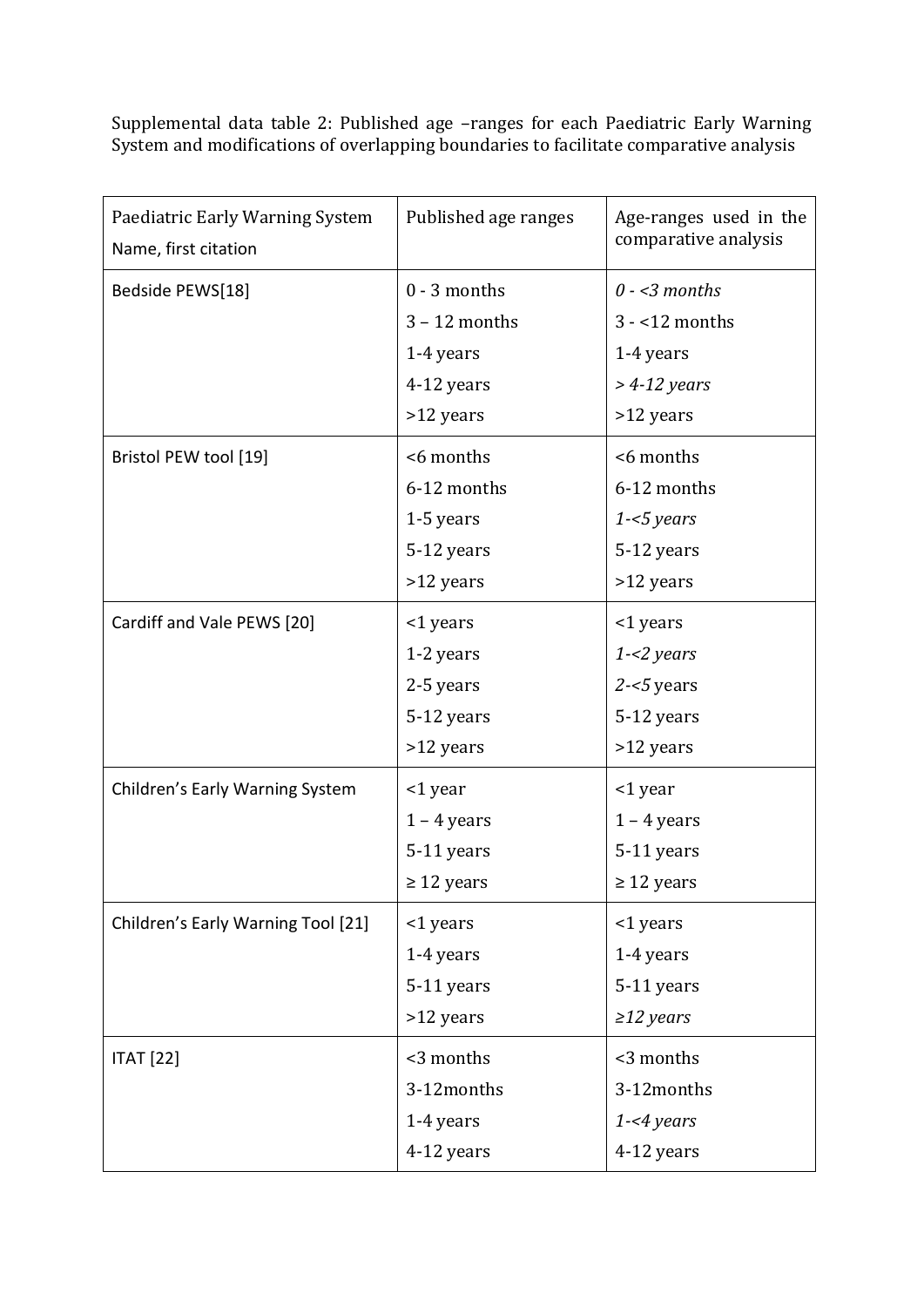| Paediatric Early Warning System<br>Name, first citation | Published age ranges | Age-ranges used in the<br>comparative analysis |
|---------------------------------------------------------|----------------------|------------------------------------------------|
|                                                         | >12 years            | >12 years                                      |
| MET activation criteria I [23]                          | Term-3 months        | Term-3 months                                  |
|                                                         | 4-12 months          | 4-<12 months                                   |
|                                                         | 1-4 years            | 1-4 years                                      |
|                                                         | $5-12y$              | 5-12 years                                     |
|                                                         | >12 years            | >12 years                                      |
| MET activation criteria II [24]                         | Term-3 months        | Term-3 months                                  |
|                                                         | 4-12 months          | 4-<12 months                                   |
|                                                         | 1-4 years            | 1-4 years                                      |
|                                                         | 5-12 years           | 5-12 years                                     |
|                                                         | >12 years            | >12 years                                      |
| Modified Bristol PEWS [25]                              | <3 months            | <3 months                                      |
|                                                         | 3-6 months           | 3-<6 months                                    |
|                                                         | 6-12 months          | 6-12 months                                    |
|                                                         | 1-5 years            | $1 - 5$ years                                  |
|                                                         | 5-12 years           | 5-12 years                                     |
|                                                         | >12 years            | >12 years                                      |
| Modified PEWS I [26]                                    | Newborn - 3 months   | $0 - 3$ months                                 |
|                                                         | 3 months - 2 years   | 3 months $-$ <2 years                          |
|                                                         | 2 years-10 years     | 2 years-10 years                               |
|                                                         | $> 10$ years         | $> 10$ years                                   |
| Modified PEWS II [27]                                   | <3 months            | <3 months                                      |
|                                                         | 3-<12 months         | 3-12 months                                    |
|                                                         | $1 - 4$ years        | $1 - 4$ years                                  |
|                                                         | $4 - 12$ years       | $4 - 12$ years                                 |
|                                                         | $>$ /=12 years       | $\geq$ 12 years                                |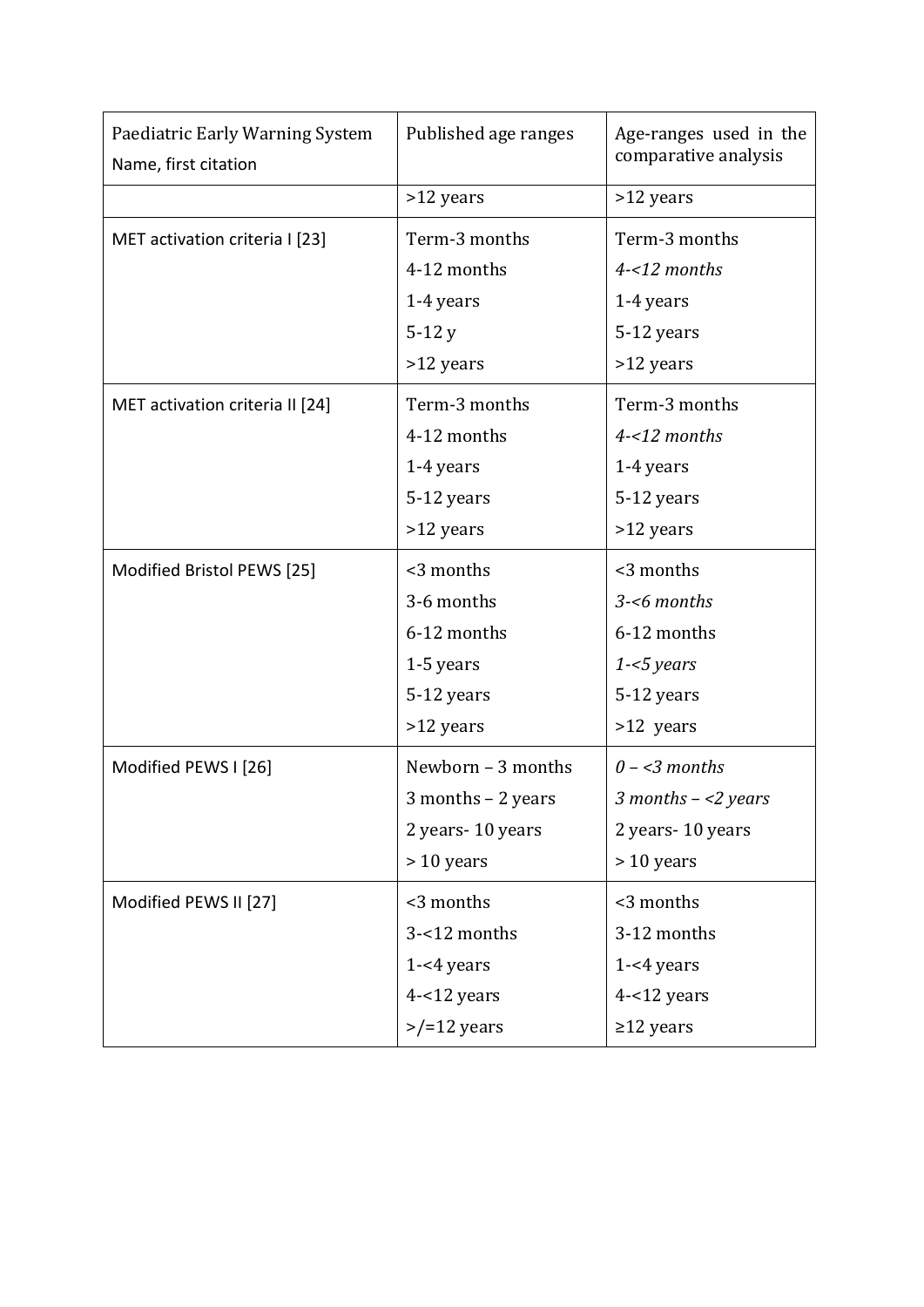| Paediatric Early Warning System<br>Name, first citation | Published age ranges | Age-ranges used in the<br>comparative analysis |  |  |
|---------------------------------------------------------|----------------------|------------------------------------------------|--|--|
| Modified PEWS III [28]                                  | $0 - 3$ months       | $0 - 3$ months                                 |  |  |
|                                                         | $3 - 12$ months      | $3 - 12$ months                                |  |  |
|                                                         | 1-4 years            | 1-4 years                                      |  |  |
|                                                         | 4-12 years           | $>$ 4-12 years                                 |  |  |
|                                                         | >12 years            | >12 years                                      |  |  |
| NHSI PEWS [29]                                          | 0-11 months          | 0-11 months                                    |  |  |
|                                                         | 1-4 years            | 1-4 years                                      |  |  |
|                                                         | 5-12 years           | 5-12 years                                     |  |  |
|                                                         | 13-18 years          | 13-18 years                                    |  |  |
| PEW score I [30]                                        | Neonate              | Neonate                                        |  |  |
|                                                         | 1-11 months          | 1-11 months                                    |  |  |
|                                                         | 1-2 years            | 1-2 years                                      |  |  |
|                                                         | 3-4 years            | 3-4 years                                      |  |  |
|                                                         | 5-7 years            | 5-7 years                                      |  |  |
|                                                         | 8-11 years           | 8-11 years                                     |  |  |
|                                                         | 12-15 years male     | 12-15 years male                               |  |  |
|                                                         | 12-15 years female   | 12-15 years female                             |  |  |
|                                                         | >15 years male       | >15 years male                                 |  |  |
|                                                         | >15 years female     | >15 years female                               |  |  |
| PEW score II [16]                                       | $0 - 1$ month        | $0 - 1$ month                                  |  |  |
|                                                         | 1-12 months          | $<$ 1-12 months                                |  |  |
|                                                         | 13 months - 3 years  | 13 months - 3 years                            |  |  |
|                                                         | 4-6 years            | 4-6 years                                      |  |  |
|                                                         | 7-12 years           | 7-12 years                                     |  |  |
|                                                         | 13-19 years          | 13-19 years                                    |  |  |
| PEW system score [15]                                   | <3 months            | <3 months                                      |  |  |
|                                                         | 3-12 months          | $3 - 12$ months                                |  |  |
|                                                         | 1-4 years            | $1 - 4$ years                                  |  |  |
|                                                         | 4-12 years           | 4-12 years                                     |  |  |
|                                                         | >12 years            | >12 years                                      |  |  |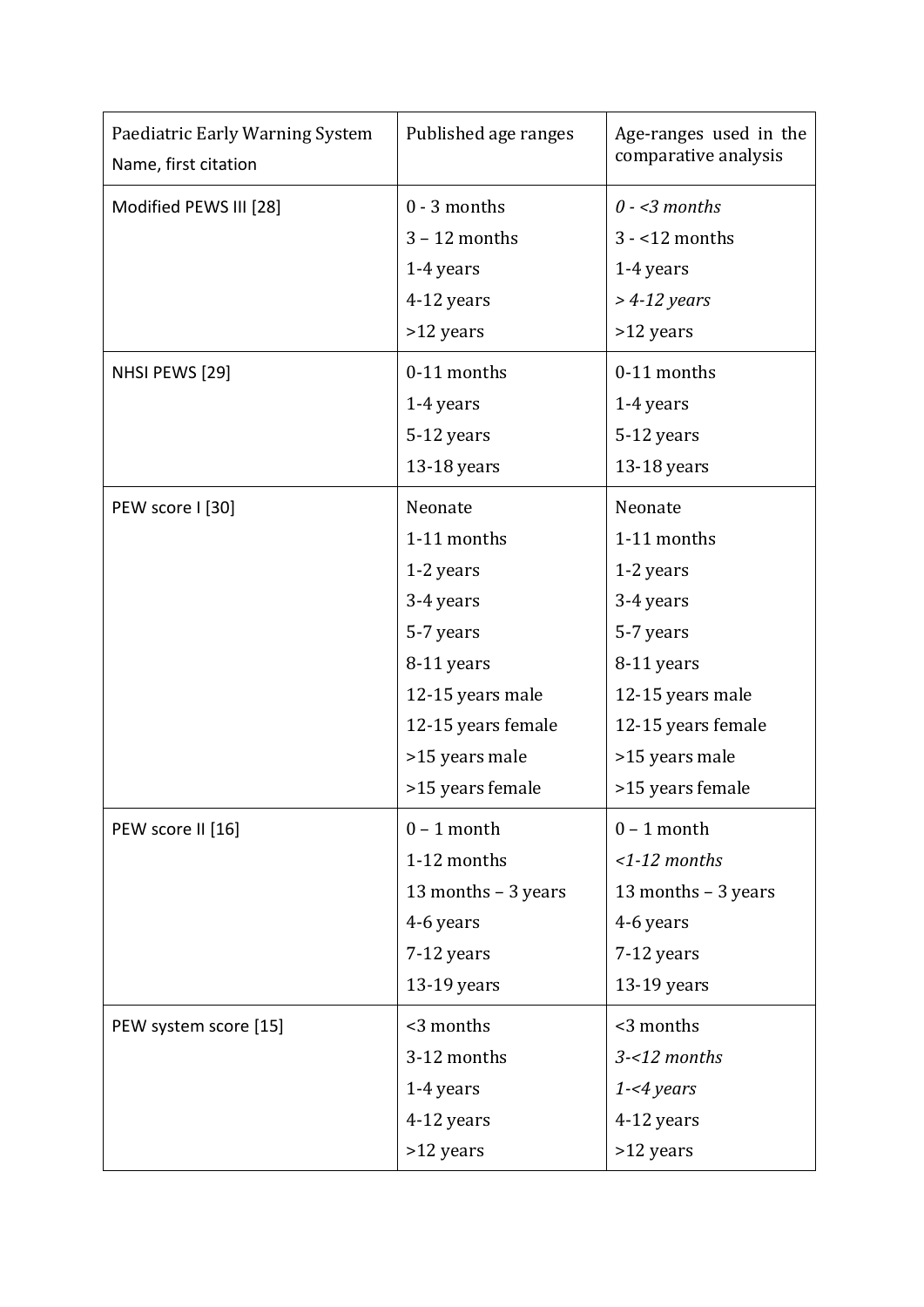| Paediatric Early Warning System<br>Name, first citation | Published age ranges | Age-ranges used in the<br>comparative analysis |
|---------------------------------------------------------|----------------------|------------------------------------------------|
| PMET triggers [31]                                      | Term-3 months        | Term-3 months                                  |
|                                                         | 4-12 months          | $4 - 12$ months                                |
|                                                         | 1-4 years            | 1-4 years                                      |
|                                                         | 5-12 years           | 5-12 years                                     |
|                                                         | >12 years            | $>12$ years                                    |
| THCS MET calling criteria [32]                          | Term-3 months        | Term-3 months                                  |
|                                                         | 4-12 months          | $4 - 12$ months                                |
|                                                         | 1-4 years            | 1-4 years                                      |
|                                                         | 5-12 years           | 5-12 years                                     |
|                                                         | >12 years            | >12 years                                      |

Key: Age-ranges that were modified are presented in *italics*